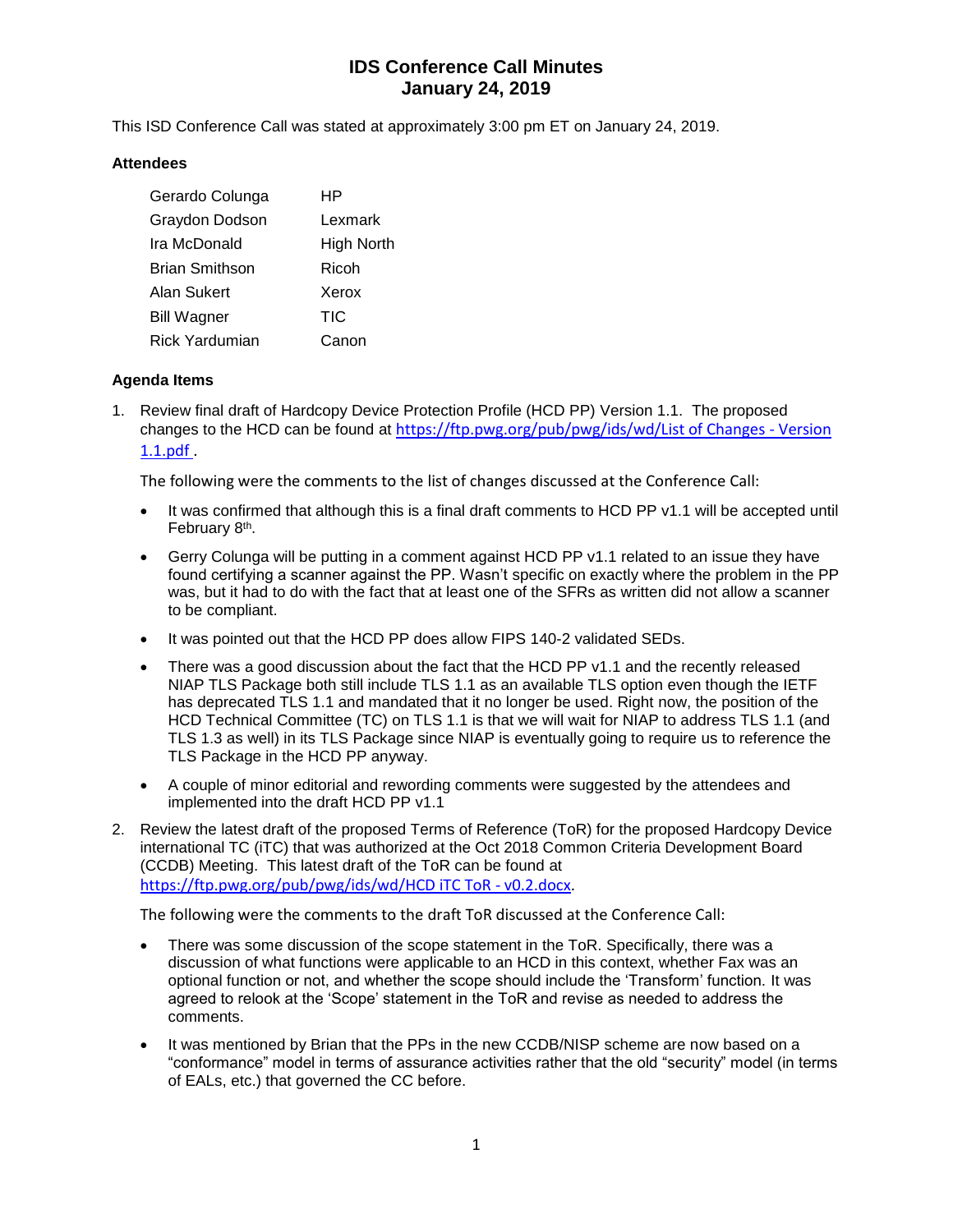## **IDS Conference Call Minutes January 24, 2019**

- It was pointed out that the HCD PP deals only with analog fax. We all agreed that one issue the HCD ITC will have to face is dealing with digital fax implementations.
- Brian pointed out that much of the text in the ToR is taken from the 'WTO Technical Barriers to Trade' document.
- It was suggested that instead of referencing Causeway in the ToR we just refer to an "approved collaboration tool" so we don't have to revise the ToR if we change collaboration tools.
- There was a long discussion about the rules around 'Technical Decisions' and how they are made. The consensus appeared to be that what was there now wasn't correct, but we didn't have an agreed-upon way to fix it. This will have to be an area the HCD TC will have to address.
- It was suggested that the ToR include in its 'Voting' discussion some wording around who can participate to vote in terms of meeting attendance; the concern was that we didn't want to allow the case where someone joins the iTC, does not come to any meetings and then comes to a meeting where a vote is to be taken and votes against the proposal in question. No resolution was formulated here – again this will have to be an area the HCD TC will have to address.
- It was pointed out all the different types of SMEs mentioned in the TOR, but that only the Core SMEs are included in the technical decisions. We agreed that the whole SME discussion should be simplified in the ToR.
- 3. Review the latest draft of the proposed Essential Security Requirements (ESR) document for the proposed Hardcopy Device international TC (iTC) that was authorized at the Oct 2018 Common Criteria Development Board (CCDB) Meeting. This latest draft of the ESR can be found at [https://ftp.pwg.org/pub/pwg/ids/wd/ESR-HCD v0.6.1 draft.docx.](https://ftp.pwg.org/pub/pwg/ids/wd/ESR-HCD%20v0.6.1%20draft.docx)

The following were the comments to the draft ESR discussed at the Conference Call:

- Fax should be added to the 'Use Case' discussion.
- Under 'Attacker's Resources' there was the statement "There is numerous PC software providing HCD users with a variety of applications delivered by each HCD vendor. "Some rewording of this sentence to make it grammatically correct was suggested.
- Under 'Attacker's Resources' there was also the statement "The tools used for attacks are expected to be tools that are free or non-free according to the knowledge levels of the attackers". We agreed to either revise or remove this statement.
- It was suggested that we add something about physical attacks to the 'Attacker's Access' section.
- Under the 'ESR' section, we discussed the statement "HCD shall test some subset of its security functionality to help ensure that subset is operating properly". We agreed to add some wording about when this subset is run and to reword slightly to make this statement clearer.
- Under 'Assumptions' we agreed to clarify what is meant by public access in the statement "The Operational Environment is assumed to protect the HCD from direct, public access to its LAN interface".
- Under 'Optional Extensions' we agreed to expand the discussion of network-fax separation to discuss prohibition of any type of network bridging.
- Under 'Out of Scope for Evaluations' there was a discussion of whether or not anti-malware was indeed out-of-scope and whether it applied to just user data. No conclusion was reached; the HCD TC will have to discuss this further.
- There was the suggestion that the statement "CD shall provide mechanisms to verify the authenticity of software updates" needed to be expanded to address the case where a software update file containing malware or other "bad" software is properly digitally signed. Not sure what we will do with this suggestion.